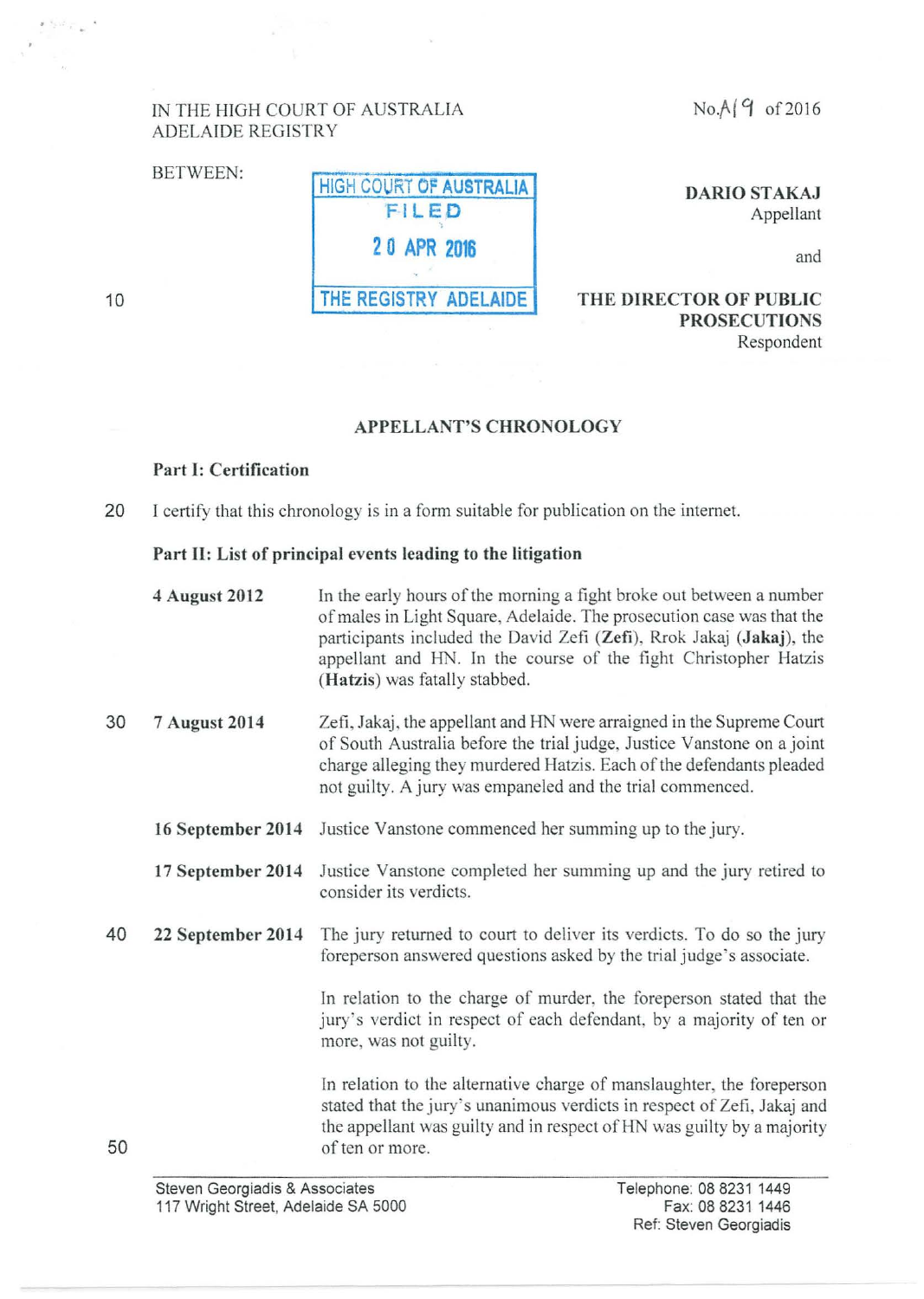|    |                          | The <i>allocatus</i> was administered to each of the defendants on the<br>charge of manslaughter. At about 2.55 pm the trial judge adjourned<br>the proceedings to a later date for sentencing submissions.                                              |
|----|--------------------------|----------------------------------------------------------------------------------------------------------------------------------------------------------------------------------------------------------------------------------------------------------|
| 10 |                          | At about 4.50 pm the jury foreperson met with the Acting Jury<br>Manager, Matthew Moro (Moro).                                                                                                                                                           |
|    |                          | At about 5.10 pm Moro informed the Acting Sheriff, Steven Ferguson<br>(Ferguson), of an issue in relation to the jury's verdicts.                                                                                                                        |
|    | 23 September 2014        | Ferguson spoke to the Chief Justice of the Supreme Court of South<br>Australia about an issue in relation to the jury's verdicts. The Chief<br>Justice advised Ferguson to obtain a signed statement from the<br>foreperson.                             |
| 20 | 24 September 2014        |                                                                                                                                                                                                                                                          |
|    | to.<br>26 September 2014 | Ferguson met with the foreperson and each of the other jurors and<br>obtained signed statements from them in the form of answers to<br>questions drafted by the Court.                                                                                   |
|    | 30 September 2014        | The prosecution and defendants were advised of what had occurred.                                                                                                                                                                                        |
| 30 | 2 October 2014           | The proceedings were called on before Justice Vanstone for<br>sentencing submissions. Counsel for the respondent did not oppose<br>the judge proceeding to sentence the defendants and the parties made<br>submissions as to sentence.                   |
|    | 7 October 2014           | Justice Vanstone sentenced the four defendants for manslaughter. No<br>submissions were made in relation to the issue concerning the<br>verdicts.                                                                                                        |
|    | 7 October 2014           |                                                                                                                                                                                                                                                          |
| 40 | t0<br>10 October 2014    | A Report of Prisoner Tried was created and printed for each of the<br>defendants, which were certified and signed as correct by Justice<br>Vanstone and a Clerk of Arraigns. This perfected the judgments of<br>not guilty of murder for each defendant. |
|    | 13 October 2014          | The appellant filed a Notice of Application for Permission to Appeal<br>against Conviction.                                                                                                                                                              |
|    | 14 October 2014          | HN filed a Notice of Application for Permission to Appeal against<br>Conviction.                                                                                                                                                                         |
| 50 | <b>16 January 2015</b>   | The respondent filed an Application seeking orders that the verdicts<br>of not guilty of murder for each of the defendants be expunged or                                                                                                                |

 $\label{eq:2} \begin{array}{cc} \mathbf{y} & \mathbf{y} & \mathbf{y} \\ \mathbf{y} & \mathbf{y} & \mathbf{y} \\ \mathbf{y} & \mathbf{y} & \mathbf{y} \end{array}$ 

 $\cdot$ 

At about 2.34 pm the trial judge discharged the jury.